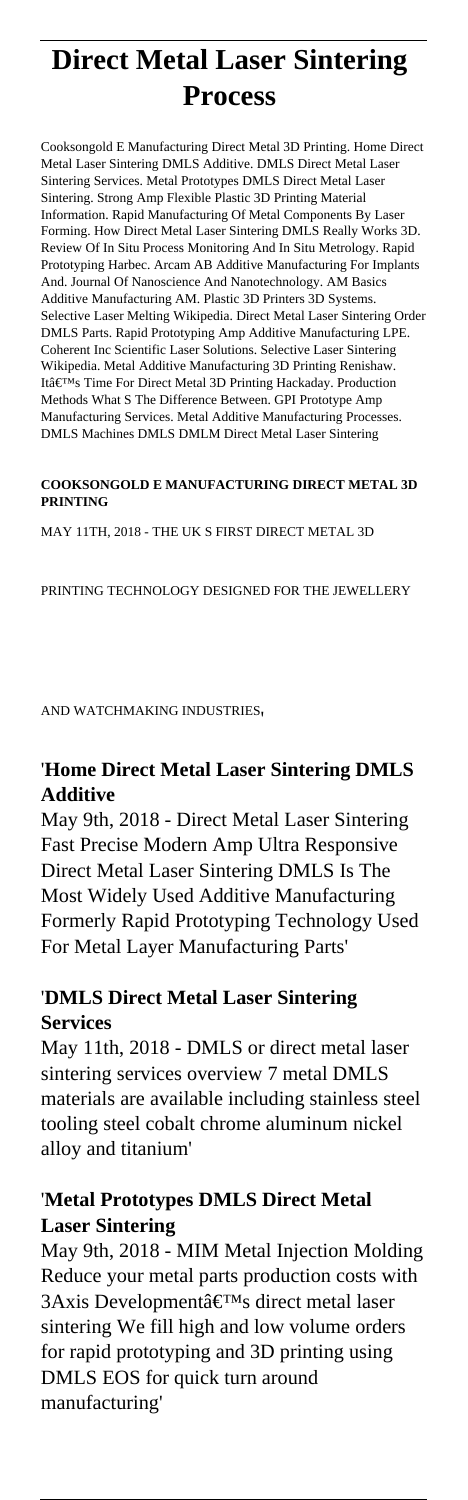#### '**strong amp flexible plastic 3d printing material information**

may 5th, 2018 - learn everything about 3d printing in laser sintered strong amp flexible plastic tips design rules technical documentation and product examples and inspiration'

#### '**Rapid manufacturing of metal components by laser forming**

May 6th, 2018 - This overview will focus on the direct fabrication of metal components by using laser forming techniques in a layer by layer fashion The main driving force of rapid prototyping RP or layer manufacturing techniques changed from fabrication of prototypes to rapid tooling RT and rapid manufacturing RM'

'**How Direct Metal Laser Sintering DMLS Really Works 3D** April 18th, 2017 - Direct Metal Laser Sintering Is One Of The Most Fascinating 3D Printing Techniques As It Allows You To Print Your Designs In Metals Such As Aluminum Amp Titanium'

'**Review Of In Situ Process Monitoring And In Situ Metrology** May 6th, 2018 - ASTM Classification Term Used In This Article

Commercial Name Machine Manufacturer Powder Bed Fusion PBF

Laser PBF Direct Metal Laser Sintering DMLS'

# '**Rapid Prototyping Harbec May 10th, 2018 - Build Plastic Parts with Our Selective Laser Sintering Laser sintering is well known as the technology of choice for ensuring the quickest route from product idea to market launch**'

'**Arcam AB Additive Manufacturing for Implants and** May 7th, 2018 - Arcam founded in 1997 provides the leading technology for Additive Manufacturing of fully dense metal parts Electron Beam Melting EBM'

'**journal of nanoscience and nanotechnology** may 9th, 2018 - reviews applications of metal nanoparticles as catalysts in cleaning dyes containing industrial effluents a review barun kumar ghosh and narendra nath ghosh''**am basics**

**additive manufacturing am may 6th, 2018 - additive manufacturing am is an appropriate name to describe the technologies that build 3d objects by adding layer upon layer of material whether the material is plastic metal concrete or one day… human tissue**'

'**PLASTIC 3D PRINTERS 3D SYSTEMS MARCH 4TH, 2017 - MINIMIZING**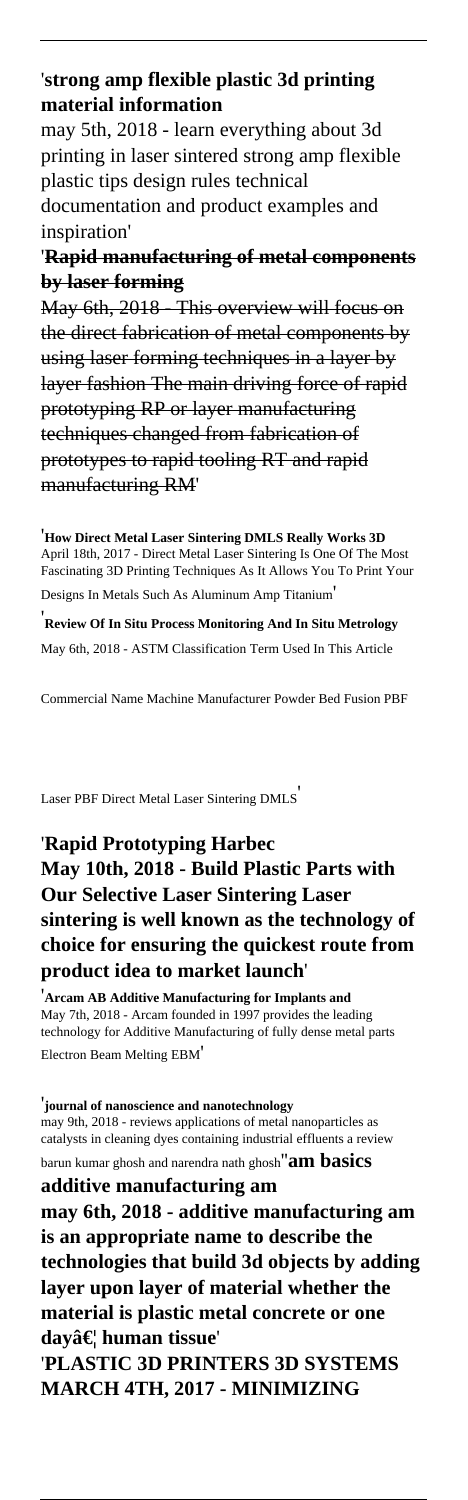**ASSEMBLY PROCESSES DELIVERS STRONGER BETTER PERFORMING PARTS FASTER 3D SYSTEMS' SOLUTIONS ENABLE THE DESIGN AND MANUFACTURING OF CONSOLIDATED PARTS FOR INCREASED PRODUCTIVITY AND IMPROVED PRODUCT LIFESPANS ACCELERATE THE DELIVERY OF HIGH QUALITY METAL PRODUCTS AND ACCURATE CASTING**' '**Selective Laser Melting Wikipedia** May 8th, 2018 - Selective Laser Melting SLM Or Direct Metal Laser Sintering DMLS Is A Particularly Rapid Prototyping 3D Printing Or Additive Manufacturing Technique Designed To Use A High Power Density Laser To Melt And Fuse Metallic Powders Together'

'**Direct Metal Laser Sintering Order DMLS Parts** May 11th, 2018 - Direct Metal Laser Sintering Or DMLS Is A 3D

Printing Technology That Uses Lasers To Fuse Powdered Metals Into

Functional Prototypes And End Use Parts''*Rapid Prototyping Amp Additive Manufacturing LPE May 10th, 2018 - Selective Laser Sintering The Selective Laser Sintering Process Is Ideal For Producing Tough Functional Prototype Models Required For Product Testing Direct From â€*<sup>"</sup>

'**Coherent Inc Scientific Laser Solutions May 10th, 2018 - Coherent Inc is a leading global supplier of industrial and fiber laser solutions headquartered in the United States for over 50 years Their portfolio of lasers tools and systems are used in a wide range of materials processing amp scientific applications**'

#### '**Selective laser sintering Wikipedia**

May 7th, 2018 - Selective laser sintering SLS is an additive manufacturing AM technique that uses a laser as the power source to sinter powdered material typically nylon polyamide aiming the laser automatically at points in space defined by a 3D model binding the material together to create a solid structure''**Metal additive manufacturing 3D printing Renishaw** May 10th, 2018 - Renishaw s metal additive manufacturing process